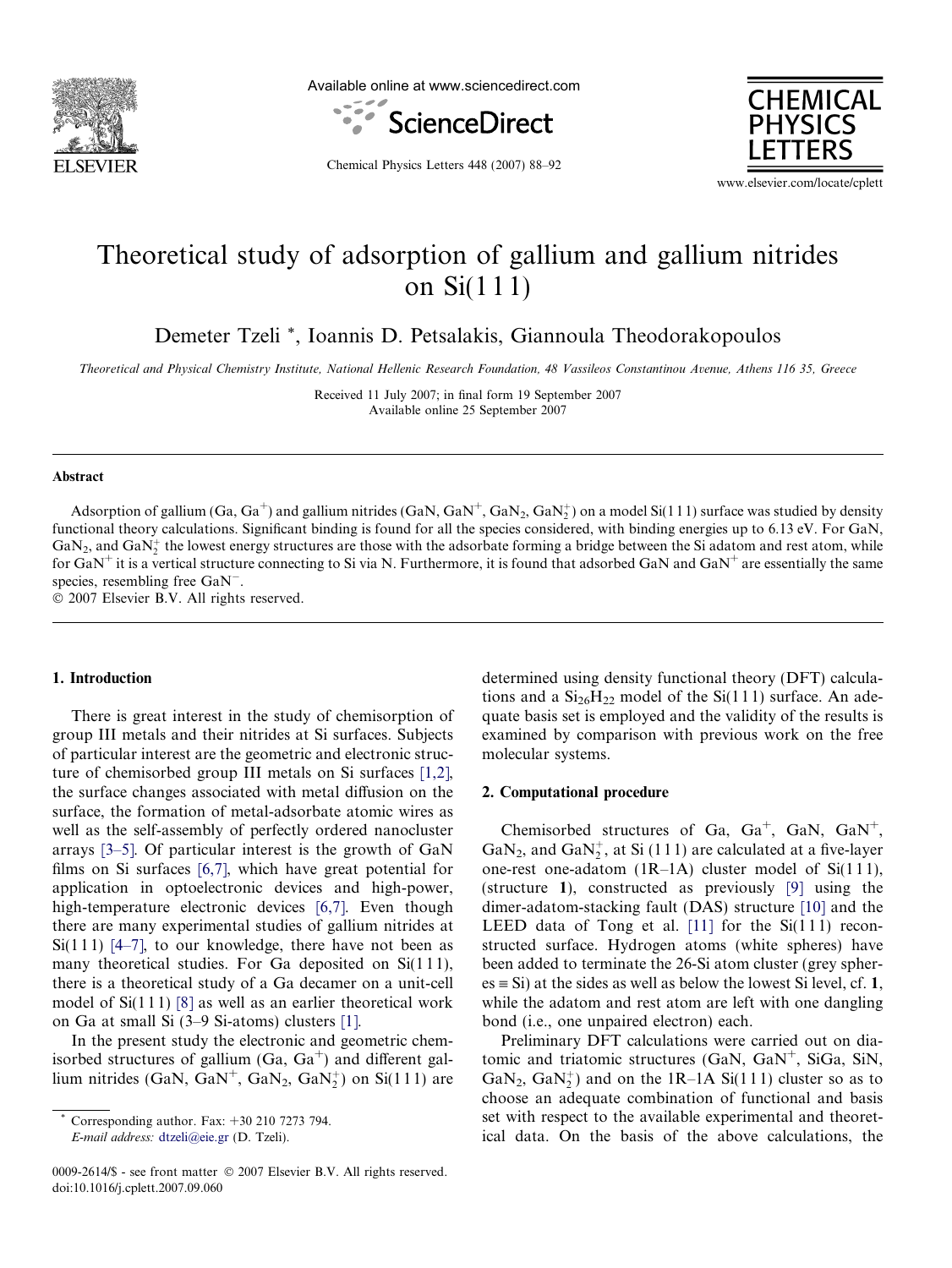<span id="page-1-0"></span>

B3LYP functional [\[12,13\]](#page-4-0) and the DGDZVP basis set (double-zeta valence plus polarization, i.e.,  $[3s2p1d_N]$  $4s3p1d_{Si}/5s4p2d_{Ga}$ ] [\[14\]](#page-4-0) were considered to be the best choice for the present calculations.

Employing the B3LYP/DGDZVP technique the electronic and geometric structures of chemisorbed gallium  $(Ga, Ga<sup>+</sup>)$  and gallium nitrides  $(GaN, GaN<sup>+</sup>, GaN<sub>2</sub>)$ , GaN<sup>+</sup><sub>2</sub>) on the five-layer 1R-1A cluster(1), were investigated. Three chemisorbed structures for each of Ga- and  $Ga^+$ –Si(111); four for GaN– and GaN<sup>+</sup>–Si(111); two for GaN<sub>2</sub>-Si(111); and five for GaN<sub>2</sub><sup>+</sup>-Si(111) were determined by energy optimization with respect to the coordinates of the Si rest and adatom as well as those of the adsorbed species, in each case. The remaining cluster was kept fixed in order to retain the Si(1 1 1) surface structure.

For all stable geometries, the binding energy (BE) of each species on the surface was calculated, where the basis set superposition error (BSSE) [\[15\]](#page-4-0) was estimated with respect to the relevant fragments. All calculations were performed using the GAUSSIAN 03 program package [\[16\]](#page-4-0).

## 3. Results

Geometries and binding energies for all the adsorbed systems calculated are given in Table 1. The lowest-energy

| anie |  |
|------|--|
|------|--|

Bond distances ( $R_{Ga-Si}$ ,  $R_{N-Si}$ ,  $R_{Ga-N}$ ) in Å, binding energies (BE) and BSSE corrected binding energies ( $BE_{BSSE}$ ) in eV of the adsorbed Ga,  $Ga<sup>+</sup>$ , GaN, GaN<sup>+</sup>, GaN<sub>2</sub>, and GaN<sup>+</sup><sub>2</sub> species on Si(111)

| <b>Structures</b>        | $S^a$          | $R_{\rm Ga-Si}$ | $R_{N-Si}$ | $R_{\rm Ga-N}$ | ВE                | ВE                  |
|--------------------------|----------------|-----------------|------------|----------------|-------------------|---------------------|
|                          |                |                 |            |                | $(BE_{\rm BSSE})$ | $(BE_{\rm BSSE})^b$ |
| $2$ -Ga                  | 2              | 2.55            |            |                | 2.16(2.13)        |                     |
| 3                        | 2              | 2.62            |            |                | 2.15(2.10)        |                     |
| 4                        | $\mathfrak{2}$ | 2.58            |            |                | 1.72(1.69)        |                     |
| $5$ -Ga <sup>+</sup>     | 3              | 2.66            |            |                | 2.43(2.39)        |                     |
| 6                        | 3              | 2.73, 2.79      |            |                | 2.35(2.27)        |                     |
| 7                        | 3              | 2.63            |            |                | 1.95(1.90)        |                     |
| 8-GaN                    | 3              | 2.50            | 1.73       | 1.78           | 4.32(4.23)        |                     |
| 9                        | 3              | 2.47            | 1.73       | 1.77           | 4.10(3.95)        |                     |
| 10                       | 3              |                 | 1.70       | 1.89           | 3.93(3.84)        |                     |
| 11                       | 3              |                 | 1.63       | 1.85           | 3.79 (3.70)       |                     |
| $12$ -GaN <sup>+</sup>   | 4              |                 | 1.70       | 1.90           | 6.19(6.13)        |                     |
| 13                       | $\overline{c}$ | 2.45            | 1.71       | 1.78           | 6.12(6.00)        |                     |
| 14                       | $\overline{c}$ | 2.51            | 1.74       | 1.78           | 5.96 (5.81)       |                     |
| 15                       | $\overline{c}$ |                 | 1.66       | 1.95           | 5.73 (5.66)       |                     |
| $16$ -GaN <sub>2</sub>   | $\mathfrak{2}$ | 2.61            | 3.34       | 2.89           | 1.96(1.90)        | 2.10(1.98)          |
| 17                       | $\overline{c}$ | 2.59            | 1.93       | 2.74           | 1.64(1.53)        | 1.78(1.62)          |
| 18-Ga $N_2$ <sup>+</sup> | 3              | 2.67            | 3.75       | 3.54           | 2.19(2.13)        | 2.47(2.45)          |
| 19                       | $\overline{3}$ | 2.56, 2.95      | 2.00       | 4.19           | 1.69(1.52)        | 1.98(1.78)          |
| 20                       | 3              | 2.73            | 1.91       | 2.55           | 1.61(1.51)        | 1.90(1.74)          |
| 21                       | 3              | 2.56            | 1.95       | 3.32           | 1.60(1.47)        | 1.89(1.71)          |
| 22                       | 1              | 2.66            | 3.07       | 3.73           | 1.30(1.23)        | 1.58(1.55)          |

<sup>a</sup> Spin multiplicity.

<sup>b</sup> BE with respect to  $Si(111) + Ga + N_2$  or  $Si(111) + Ga^+ + N_2$ .

spin species is given in each structure calculated. Details are discussed below.

## 3.1.  $Ga-Si(111)$  and  $Ga<sup>+</sup>-Si(111)$

Three local minima (2, 3, 4) of the potential energy surface of the chemisorbed Ga on Si(1 1 1) surface were calculated. At the lowest minimum (2) the Ga atom (large grey

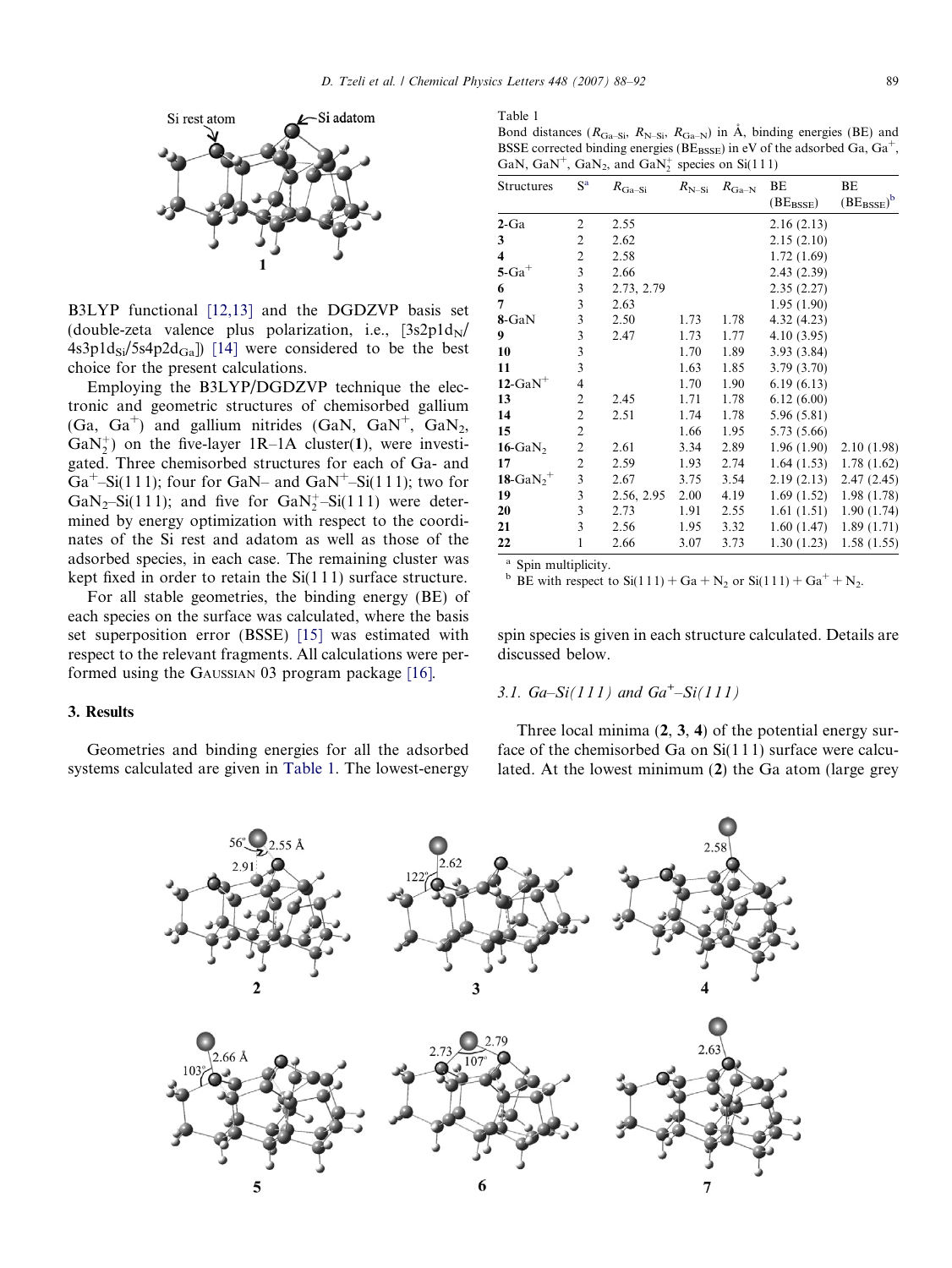spheres) is connected to Si adatom at an angle so that it is directly above a 2nd layer Si atom, adjacent to the adatom. The BSSE corrected binding energy of adsorbed Ga is  $BE_{BSSE} = 2.13$  eV, with  $R_{Ga-Si-adatom} = 2.55 \text{ Å}, R_{Ga-Si-adj} =$ 2.91 A and a  $Si<sub>adatom</sub>GaSi<sub>adj</sub>$  angle of 56°. For reasons of comparison, the dissociation energy of the ground state,  $X^4\Sigma$ , of the diatomic GaSi is calculated by B3LYP/ DGDZVP at 2.24 eV and by MP4/aug-cc-pVTZ at 2.48 eV [\[17\],](#page-4-0) showing that the B3LYP/DGDZVP method is adequate for describing the Ga–Si bond and the present value of 2.13 eV of the Ga–Si $(111)$  bond is consistent with the result on the diatomic GaSi.

In the next two stable structures  $(3, 4)$ , of  $BE_{BSSE}$  2.10 and 1.69 eV respectively, Ga is directly above the Si rest atom in 3 and the adatom in 4. Structures 2 and 4 resemble the 'eclipsed' and 'atop' structures of Thundat et al. [\[1\]](#page-4-0), which were calculated by HF/STO-3G using clusters of 5 and 4 Si-atoms, respectively.

Three minima (5, 6, 7) were also determined for  $Ga<sup>+</sup>$ adsorbed on Si(1 1 1). Minima 5 and 7 resemble the higher two structures, 3 and 4, of Ga on Si(1 1 1). Structure 5, with  $Ga^{+}(^1S)$  connected to the Si rest atom, corresponds to the lowest minimum ( $BE_{BSSE} = 2.39$  eV), while 7 with  $Ga^+$ connected to the adatom lies 0.5 eV higher in energy. In 6 (at 0.12 eV above 5)  $Ga^+$  occupies a bridge position, not found in the neutral, interacting with both a Si rest and a Si adatom. In the lowest energy structures (2 and 5) of adsorbed Ga and  $Ga<sup>+</sup>$  respectively, the partial charges on Ga are very similar, at  $+0.59$  and  $+0.67$ , with the Si rest and adatoms withdrawing from Ga or providing to  $Ga<sup>+</sup>$ electron charge.

## 3.2.  $GaN-Si(111)$  and  $GaN^{+}-Si(111)$

Tolerable differences are found between the present B3LYP/DGDZVP results on the two lowest electronic states of the GaN molecule and previous MRCI results



[\[18\]](#page-4-0): For  $X^3\Sigma$ <sup>-</sup>(GaN) the DFT results are  $R_{\rm GaN} = 2.046 \text{ Å}$ ,  $D_e = 2.17$  eV with corresponding MRCI values 2.021 Å, 2.08 eV. For  $A^3\Pi$ , DFT yields  $R_{\text{GaN}} = 1.884 \text{ Å}$ ,  $D_e = 2.06 \text{ eV}$ , while MRCI yields 1.873 Å, 1.99 eV [\[18\]](#page-4-0). Similarly, the GaN–Si triatomic molecule is well described at DFT giving a dissociation energy for the GaN–Si bond and a  $R_{\text{GaN-Si}}$  distance of the ground state  $\widetilde{X}^1\Sigma^+$  of 7.06 eV and  $1.587 \text{ Å}$  compared to  $7.19 \text{ eV}$  and  $1.596 \text{ Å}$  at RCCSD(T)/aug-cc-pVTZ level of theory.

Four local minima (8, 9, 10, 11), have been determined for adsorbed GaN (large grey spheres  $\equiv$  Ga, black spher $es \equiv N$ ), where in 8 and 9 GaN forms a bridge between the Si rest and adatom. At the lowest minimum (8) Ga is connected to Si adatom and N to the rest atom, and in 9, the GaN molecule is connected the opposite way with similar bond distances with 8. The  $BE_{BSSE}$  with respect to  $Si(111) + GaN(X<sup>3</sup>\Sigma<sup>-</sup>)$  are calculated at 4.23 (8) and 3.95 eV (9). In 10 and 11 GaN is vertical with N atom attached to the Si-rest atom and to the Si adatom, respectively, with  $BE_{BSSE}$  of 3.84 and 3.70 eV. Structures analogous to 10 and 11 but with Ga connected to Si are local minima located at  $\sim$ 2.2 eV above 8.

Similarly, two minima (12, 15) have been found for adsorbed vertical  $GaN^+$  with N attached to the Si rest and the Si adatom with  $BE_{BSSE} = 6.13$  and 5.66 eV respectively, and two minima (13, 14) with  $GaN^+$  forming a bridge between the Si rest and adatom. In 13,  $Ga<sup>+</sup>$  is connected to the rest atom and in 14 the opposite way. The  $BE_{BSSE}$  values with respect to  $Si(111)$  cluster +  $\text{GaN}^+(X^4\Sigma^-)$  are 6.00 (13) and 5.81 eV (14). Here too, vertical structures with Ga atom connected to Si are higher in energy by  $\sim$ 2.5 eV above 12.



The fact that in all the structures calculated for adsorbed GaN and  $GaN^+$  the Ga–N bond distance is significantly smaller than in the free diatomic GaN and  $GaN^+$  systems is consistent with the transfer of electronic charge from the surface to GaN and  $\text{GaN}^+$ , with the result that adsorbed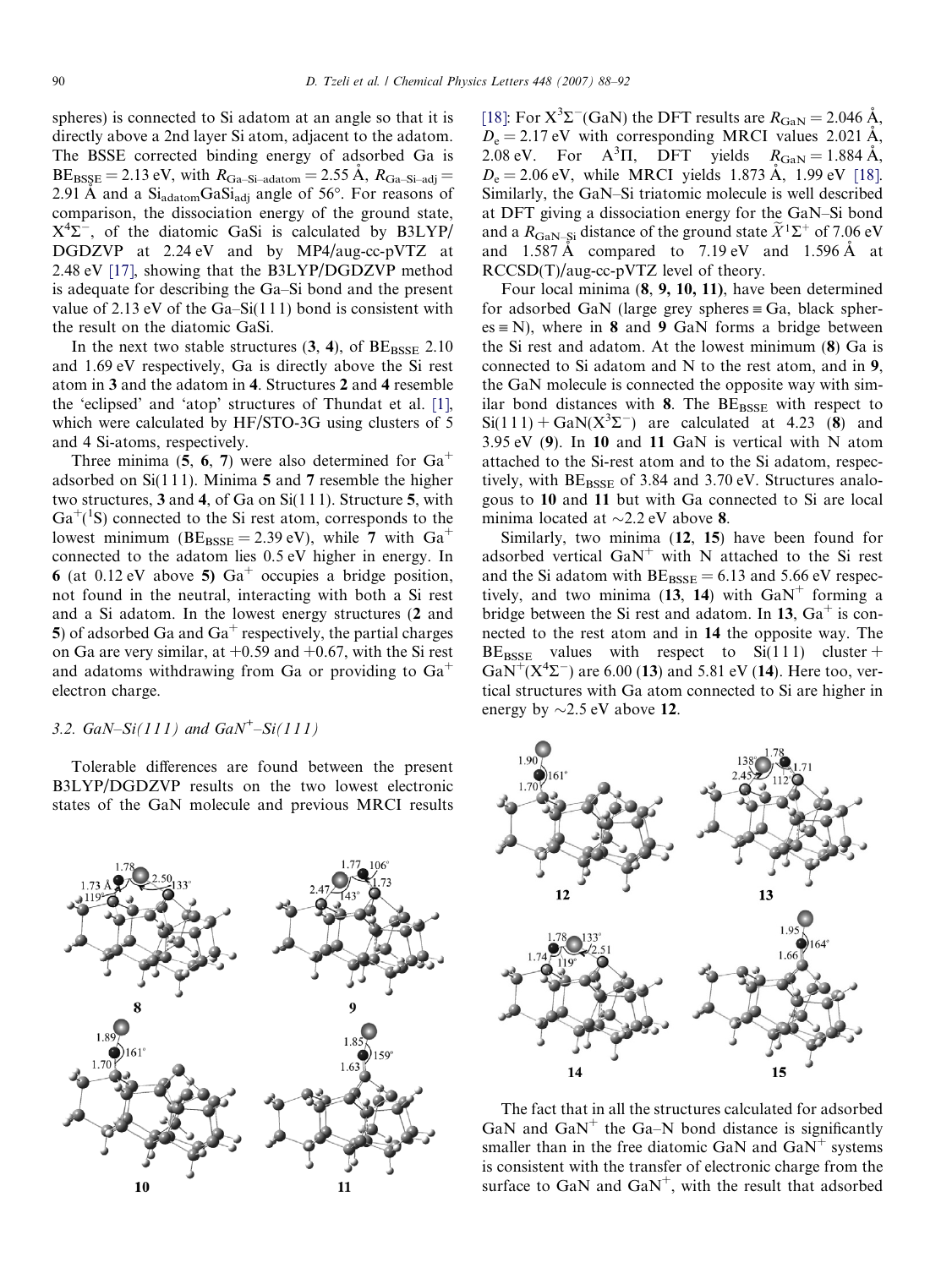GaN and  $\text{GaN}^+$  resemble free diatomic  $\text{GaN}^-$ , which was calculated to have a shorter bond than the neutral by  $0.25 \text{ Å}$  [\[19\]](#page-4-0). The net charges on the Ga and N atoms in these structures also suggest that essentially the same adsorbed GaN species is found for adsorbed GaN and  $GaN^{+}$ : For the N atom practically the same net  $charge(-1.61$  to  $-1.64)$  is obtained in all four bridged structures, while for Ga only a small increase is found in the Ga<sup>+</sup>–N structures +1.31 (13) and +1.24 (14) compared to Ga–N  $+1.18$  (8) and  $+1.24$  (9). In the vertical structures the net charges are  $(-1.44$  to  $-1.71)$  for N and  $(+0.77$  to  $+0.85$ ) for Ga. This shows that the surface acts as a pool of charge, (cf. Section [3.1](#page-1-0) on Ga and  $Ga<sup>+</sup>$ ) providing the required amount to give nearly the same Ga–N adsorbed species in both the neutral and the cation. Note, that there is a resemblance among the harmonic frequencies of the states of the GaN<sup>+</sup>[<sup>2</sup> $\Delta$ (507 cm<sup>-1</sup>), <sup>2</sup> $\Pi$ (666)], GaN[<sup>3</sup> $\Sigma$ <sup>-</sup>(530),  ${}^{3}\Pi(635)$ ] and GaN<sup>--</sup>[<sup>2</sup> $\Sigma^{+}(750)$ , <sup>2</sup> $\Pi(676)$ ] [\[19\]](#page-4-0) which are involved in the adsorption of  $GaN^+$  and  $GaN$  on  $Si(111)$ . As the dissociation energy of free GaN<sup>-</sup> is larger than that of GaN, this case is a counterexample to the general expectation that upon adsorption, the binding within the adsorbate is weakened [\[9\].](#page-4-0)

## 3.3.  $GaN_2-Si(111)$  and  $GaN_2^+ - Si(111)$

Two local minima of the chemisorbed  $GaN_2$  molecule are determined, with the adsorbate occupying bridging positions over the Si rest and adatom. The lowest minimum (16) has the outer N atom of  $GaN_2$  just barely connected to the Si adatom, while the second minimum has the outer N atom more tightly connected to the rest atom (cf. [Table 1\)](#page-1-0). Moreover, Ga interacts with a lower-layer Si atom, adjacent to the adatom (as in 2). The binding energy of 16 and 17 with respect to  $Ga + N_2 + Si(111)$  are 1.98 and 1.62 eV, respectively, i.e., both structures are higher in energy than the lowest adsorbed Ga atom structure (2), thus they are metastable structures.



In all of the five local minima (18–22) of chemisorbed  $GaN_2^+$  the cation bridges over the Si adatom and rest atom. In the lowest energy structure,  $(18)$ ,  $Ga<sup>+</sup>$  is connected to the rest atom, while in the other four structures (19-22)  $Ga<sup>+</sup>$  is connected to the adatom. Structures 18 and 20 of  $\text{GaN}_2^+$ Si(111) resemble 16 and 17 of  $\text{GaN}_2-\text{Si}(111)$ , while 19, 21 and 22 are found only for the cation. In 18, the Si–N distance is long, indicating a weak interaction and  $R_{Ga^{+}-N}$  is significantly longer than the 2.829 Å value of  $Ga^+$ –N in the free triatomic cation, which is vdW cation with  $D_e = 0.24$  eV [\[20\].](#page-4-0) The BE<sub>BSSE</sub> of **18** is 2.13 eV with respect to the separated Si cluster and  $\text{GaN}_2^+$  and 2.45 eV with respect to Si-cluster +  $Ga^+$  + N<sub>2</sub> species, which is larger than the binding energy of adsorbed  $Ga<sup>+</sup>$  (structure 5). In 20,  $GaN_2^+$  is more tightly connected to Si-rest and adatom, with  $R_{Ga^+ - Si} = 2.73$ ,  $R_{N-Si} = 1.91$  Å, but it is more strained compared to the free  $\text{GaN}_2^+$  cation, which favours a linear  $Ga^+$ –N–N geometry.